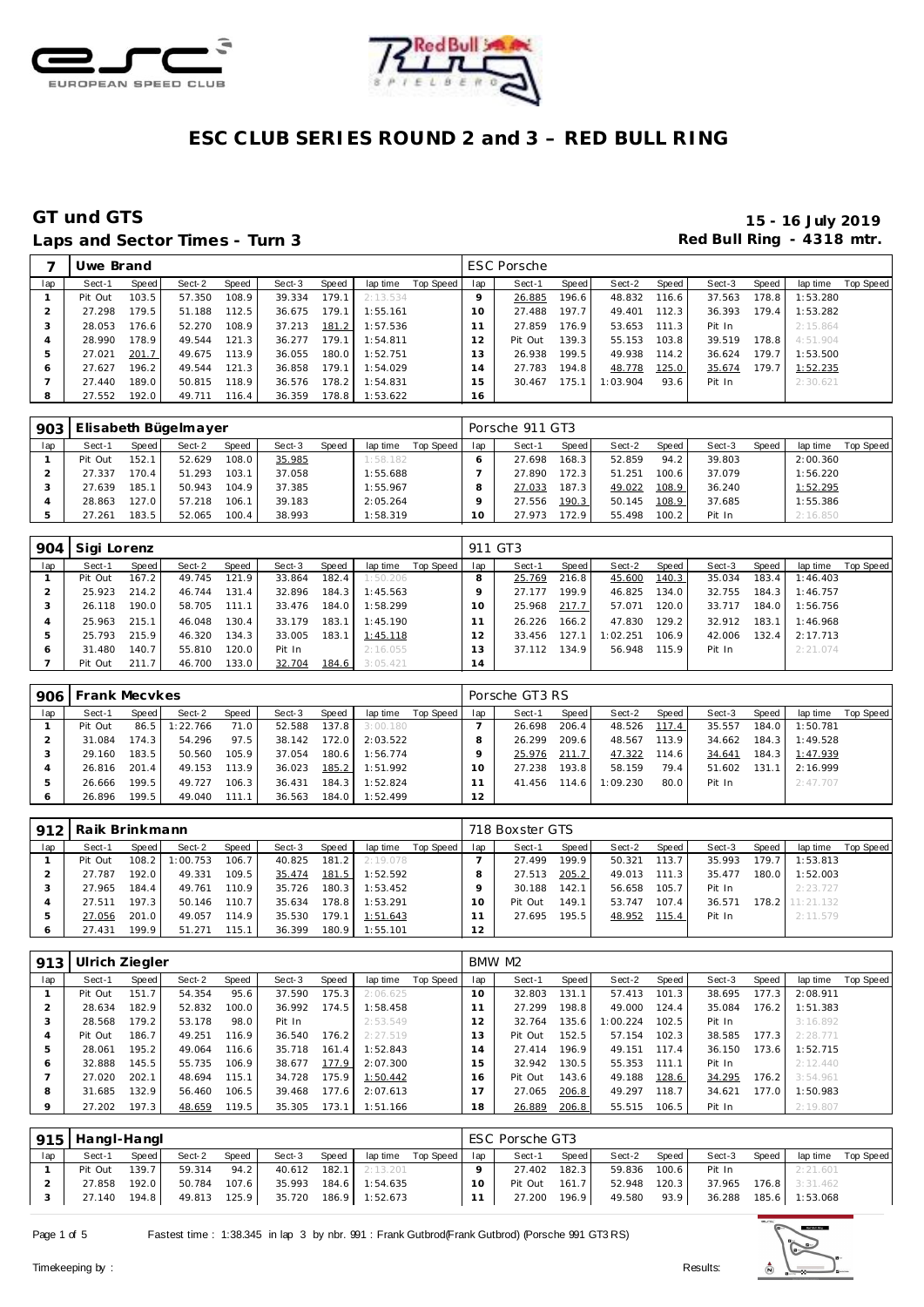



### GT und GTS

### 15 - 16 July 2019 Red Bull Ring - 4318 mtr.

|  | Laps and Sector Times - Turn 3 |  |
|--|--------------------------------|--|

| 26.402       | 198.0  |              |       |  | 49.093 114.2 35.487 185.9 1:50.982 | 12 <sup>1</sup> | 27.865 178.9 |       |              |                                    | 50.551  119.5  35.764  185.6  1:54.180 |
|--------------|--------|--------------|-------|--|------------------------------------|-----------------|--------------|-------|--------------|------------------------------------|----------------------------------------|
| 27.230       | 189.01 | 57.436       | 108.9 |  | 40.029  138.1  2:04.695            | $13-1$          | 27.763 200.2 |       | 50.086 113.7 |                                    | 37.087 179.4 1:54.936                  |
| 29.501 162.7 |        | 54.805 110.0 |       |  | 35.533 184.6 1:59.839              | 14              | 27.614 192.4 |       |              | 56.004 120.3 36.896 186.2 2:00.514 |                                        |
| 29.318 179.2 |        | 52.135 115.1 |       |  | 37.227 186.9 1:58.680              | 15              | 26.856       |       | 50.469 129.8 |                                    | 35.050 186.5 1:52.375                  |
| 29.420       | 193.1  | 48.679       | 122.2 |  | 34.885 187.5 1:52.984              | 16              | 26.750       | 196.6 | 56.685 105.7 | Pit In                             | 2:19.282                               |

| 916            | Hangl-Hangl |       |        |       |        |       |          |           |             | ESC Porsche GT3 |       |          |       |        |       |          |           |
|----------------|-------------|-------|--------|-------|--------|-------|----------|-----------|-------------|-----------------|-------|----------|-------|--------|-------|----------|-----------|
| lap            | Sect-1      | Speed | Sect-2 | Speed | Sect-3 | Speed | lap time | Top Speed | lap         | Sect-1          | Speed | Sect-2   | Speed | Sect-3 | Speed | lap time | Top Speed |
|                | Pit Out     | 114.4 | 57.828 | 98.7  | 37.306 | 187.8 | 2:12.440 |           | 13          | 25.476          | 210.8 | 46.493   | 139.9 | 33.175 | 190.5 | 1:45.144 |           |
| $\overline{2}$ | 25.999      | 209.6 | 47.761 | 120.5 | 33.529 | 191.2 | 1:47.289 |           | l 4         | 25.860          | 217.2 | 55.688   | 96.6  | Pit In |       | 2:09.877 |           |
| 3              | 25.982      | 215.5 | 46.753 | 126.8 | 36.714 | 191.5 | 1:49.449 |           | 15          | Pit Out         | 190.3 | 46.591   | 122.4 | 33.720 | 193.9 | 4:45.330 |           |
| 4              | 26.820      | 217.7 | 46.673 | 127.7 | 34.867 | 190.8 | 1:48.360 |           | 16          | 25.249          | 218.6 | 46.197   | 124.4 | 34.183 | 193.9 | 1:45.629 |           |
| 5              | 25.645      | 219.5 | 45.838 | 125.9 | 33.062 | 192.5 | 1:44.545 |           |             | 25.341          | 216.4 | 46.531   | 127.4 | 33.060 | 194.2 | 1:44.932 |           |
| Ô              | 25.373      | 215.1 | 45.613 | 128.9 | 33.162 | 179.7 | 1:44.148 |           | 8           | 25.646          | 215.5 | 45.376   | 138.5 | 32.856 | 194.2 | 1:43.878 |           |
|                | 26.843      | 201.4 | 48.435 | 130.4 | 33.218 | 191.2 | 1:48.496 |           | 19          | 25.233          | 220.4 | 45.247   | 138.1 | 32.954 | 192.2 | 1:43.434 |           |
| 8              | 25.822      | 214.2 | 46.172 | 131.7 | 33.384 | 178.2 | 1:45.378 |           | 20          | 25.433          | 200.6 | 54.926   | 114.9 | 37.237 | 192.5 | 1:57.596 |           |
| $\circ$        | 26.343      | 154.1 | 52.570 | 111.3 | 37.224 | 190.8 | 1:56.137 |           | $2^{\cdot}$ | 26.660          | 210.0 | 57.541   | 92.8  | 35.690 | 193.9 | 1:59.891 |           |
| 10             | 25.991      | 183.2 | 48.563 | 128.3 | 33.635 | 191.8 | 1:48.189 |           | 22          | 25.140          | 224.5 | 45.543   | 129.2 | 33.171 | 193.9 | 1:43.854 |           |
| 11             | 25.573      | 194.8 | 46.097 | 128.6 | 33.333 | 192.2 | 1:45.003 |           | 23          | 35.462          | 109.6 | 1:11.753 | 85.9  | Pit In |       | 2:56.913 |           |
| 12             | 25.622      | 214.2 | 46.908 | 125.3 | 33.729 | 190.1 | 1:46.259 |           | 24          |                 |       |          |       |        |       |          |           |

|     | 928   Michael Berndt |         |        |              |        |       |          |           |     | Porsche 991.2 Turbo S |        |          |         |        |       |          |           |
|-----|----------------------|---------|--------|--------------|--------|-------|----------|-----------|-----|-----------------------|--------|----------|---------|--------|-------|----------|-----------|
| lap | Sect-1               | Speed I | Sect-2 | <b>Speed</b> | Sect-3 | Speed | lap time | Top Speed | lap | Sect-1                | Speed  | Sect-2   | Speed I | Sect-3 | Speed | lap time | Top Speed |
|     | Pit Out              | 157.4   | 59.594 | 93.4         | 40.009 | 169.0 | 2:08.770 |           |     | 28.264                | 176.0  | 51.787   | 108.2   | 37.501 | 173.1 | 1:57.552 |           |
|     | 30.468               | 151.7   | 55.507 | 102.3        | 38.869 | 168.2 | 2:04.844 |           |     | 29.490                | 162.21 | 51.731   | 113.0   | 36.708 | 174.2 | 1:57.929 |           |
|     | 30.393               | 161.9   | 51.527 | 109.1        | 38.270 |       | 2:00.190 |           |     | 28.412                | 182.9  | 50.824   | 110.4   | 36.178 | 174.2 | 1:55.414 |           |
|     | 29.446               | 172.9   | 51.206 | 111.6        | 36.327 | 172.5 | 1:56.979 |           |     | 28.475                | 187.0  | 49.828   | 108.0   | 36.629 | 136.7 | 1:54.932 |           |
|     | 28.820               | 166.5   | 51.456 | 105.1        | 36.980 | 173.4 | 1:57.256 |           | 0   | 40.715                | 105.8  | 1:10.243 | 98.4    | Pit In |       | 2:52.472 |           |

| 934 | Jan Rehnig |       |        |       |        |         |          |           |     | KTM X-Bow |       |        |       |        |       |                 |                  |
|-----|------------|-------|--------|-------|--------|---------|----------|-----------|-----|-----------|-------|--------|-------|--------|-------|-----------------|------------------|
| lap | Sect-1     | Speed | Sect-2 | Speed | Sect-3 | Speed   | lap time | Top Speed | lap | Sect-1    | Speed | Sect-2 | Speed | Sect-3 | Speed | lap time        | <b>Top Speed</b> |
|     | Pit Out    | 179.5 | 49.918 | 131.4 | 34.032 | 177.0   | 2:02.649 |           |     | 26.739    | 191.3 | 45.195 | 135.7 | Pit In |       | 1:56.630        |                  |
|     | 27.617     | 193.1 | 47.518 | 125.9 | 33.296 | $176.8$ | 1:48.431 |           |     | Pit Out   | 158.4 | 51.439 | 128.0 | 35.769 |       | 174.8 17:55.058 |                  |
|     | 26.930     | 193.8 | 46.339 | 132.0 | 32.552 | 177.6   | 1:45.821 |           |     | 26.871    | 192.7 | 46.094 | 142.1 | 32.533 | 174.8 | 1:45.498        |                  |
|     | 26.765     | 193.1 | 47.392 | 115.4 | 35.422 | 175.0   | 1:49.579 |           |     | 27.125    | 197.7 | 50.231 | 106.7 | Pit In |       | 2:05.575        |                  |
|     | 27.079     | 189.7 | 45.264 | 141.0 | 32.429 | 178.2   | 1:44.772 |           | 10  |           |       |        |       |        |       |                 |                  |

| 935 |          |                    | Bernhard Bügelmayer |       |        |       |          |           |                 | Porsche 991 Turbo |       |          |       |        |       |          |           |
|-----|----------|--------------------|---------------------|-------|--------|-------|----------|-----------|-----------------|-------------------|-------|----------|-------|--------|-------|----------|-----------|
| lap | Sect-1   | Speed !            | Sect-2              | Speed | Sect-3 | Speed | lap time | Top Speed | lap             | Sect-1            | Speed | Sect-2   | Speed | Sect-3 | Speed | lap time | Top Speed |
|     | Pit Out  | 165.2 <sub>1</sub> | 50.853              | 127.7 | 37.119 |       | 2:09.825 |           | O               | 28.063            | 164.4 | 51.604   | 101.1 | 35.810 |       | 1:55.477 |           |
|     | 25.821   | 208.8              | 45.914              | 135.3 | 32.022 |       | 1:43.757 |           | 10 <sup>°</sup> | 27.594            | 198.4 | 47.542   | 115.1 | 33.932 |       | 1:49.068 |           |
| ×.  | 29.409   | 131.0              | 54.842              | 125.0 | 35.009 |       | 1:59.260 |           |                 | 26.352            | 213.4 | 47.919   | 117.6 | 33.526 |       | 1:47.797 |           |
|     | 26.661   | 181.9              | 50.083              | 107.4 | 34.145 |       | 1:50.889 |           |                 | 26.533            | 208.0 | 1:07.667 | 76.5  | Pit In |       | 2:41.999 |           |
|     | 25.588   | 214.2              | 45.685              | 123.6 | 32.574 |       | 1:43.847 |           | 13              | Pit Out           | 188.0 | 52.262   | 113.4 | 35.835 |       | 6:15.491 |           |
| O   | 5:16.721 | 184.1              | 50.858              | 112.5 | 35.238 |       | 6:42.817 |           | $\overline{4}$  | 26.509            | 217.2 | 53.829   | 117.4 | 34.282 |       | 1:54.620 |           |
|     | 28.415   | 187.0              | 58.768              | 81.0  | 39.431 |       | 2:06.614 |           | 5               | 25.874            | 202.1 | 51.512   | 117.4 | 33.599 |       | 1:50.985 |           |
|     | 26.806   | 207.2              | 47.691              | 113.4 | 35.111 |       | 1:49.608 |           | 16              | 37.656            | 108.3 | 1:19.179 | 86.7  | Pit In |       | 2:56.687 |           |

| 946 |         |       | Niemuth-Buttmann |       |        |         |          |           | 991 GT3 |         |                    |          |       |        |       |          |           |
|-----|---------|-------|------------------|-------|--------|---------|----------|-----------|---------|---------|--------------------|----------|-------|--------|-------|----------|-----------|
| lap | Sect-1  | Speed | Sect-2           | Speed | Sect-3 | Speed   | lap time | Top Speed | lap     | Sect-1  | Speed              | Sect-2   | Speed | Sect-3 | Speed | lap time | Top Speed |
|     | Pit Out | 148.7 | 52.336           | 109.3 | 35.166 | 190.1   | 1:59.605 |           | 8       | 25.836  | 195.5 <sub>1</sub> | 46.119   | 130.1 | 33.406 | 190.5 | 1:45.361 |           |
|     | 26.206  | 202.9 | 46.212           | 131.1 | 32.878 | 191.5   | 1:45.296 |           |         | 27.227  | 149.1              | 1:03.038 | 108.0 | Pit In |       | 2:26.945 |           |
|     | 25.642  | 201.7 | 46.664           | 121.1 | 36.430 | 190.5   | 1:48.736 |           |         | Pit Out | 187.7 <sub>1</sub> | 51.206   | 97.8  | 45.844 | 182.4 | 7:36.199 |           |
|     | 26.893  | 196.2 | 46.660           | 129.8 | 35.014 | 190.1   | 1:48.567 |           |         | 26.230  | 215.5              | 46.351   | 117.4 | 34.293 | 186.9 | 1:46.874 |           |
|     | 25.691  | 209.6 | 45.763           | 130.1 | 33.067 | 191.5   | 1:44.521 |           |         | 25.509  | 213.8              | 45.711   | 129.2 | 32.449 | 191.2 | 1:43.669 |           |
| c   | 25.523  | 202.5 | 45.594           | 132.4 | 33.234 | 190.5   | 1:44.351 |           | ، 3     | 27.899  | 144.0              | 58.385   | 108.2 | Pit In |       | 2:13.654 |           |
|     | 26.522  | 195.9 | 48.516           | 127.4 | 33.362 | 190.8 I | 1:48.400 |           | 14      |         |                    |          |       |        |       |          |           |

| 948 |         |       | Michael Eidenmüller |       |        |       |          |           |     | 911 GT3 RS |       |               |       |        |       |          |           |
|-----|---------|-------|---------------------|-------|--------|-------|----------|-----------|-----|------------|-------|---------------|-------|--------|-------|----------|-----------|
| lap | Sect-1  | Speed | Sect-2              | Speed | Sect-3 | Speed | lap time | Top Speed | lap | Sect-1     | Speed | Sect-2        | Speed | Sect-3 | Speed | lap time | Top Speed |
|     | Pit Out | 132.8 | 52.639              | 106.1 | 36.591 | 203.0 | 2:00.666 |           |     | 25.967     | 202.9 | 47.735        | 116.6 | 35.939 | 202.2 | 1:49.641 |           |
|     | 25.779  | 193.1 | 47.841              | 113.9 | 33.403 | 206.5 | 1:47.023 |           |     | 25.374     | 219.0 | 46.895        | 121.9 | 34.893 | 200.7 | 1:47.162 |           |
|     | 25.276  | 227.8 | 46.571              | 110.0 | 35.073 | 204.2 | 1:46.920 |           |     | 25.663     | 224.0 | 59.763        | 99.1  | Pit In |       | 2:28.846 |           |
|     | 27.070  | 171.5 | 49.828              | 118.2 | 33.955 | 204.9 | 1:50.853 |           |     | Pit Out    |       | 80.1 1:19.213 | 79.3  | Pit In |       | 4:20.317 |           |

Page 2 of 5



Results: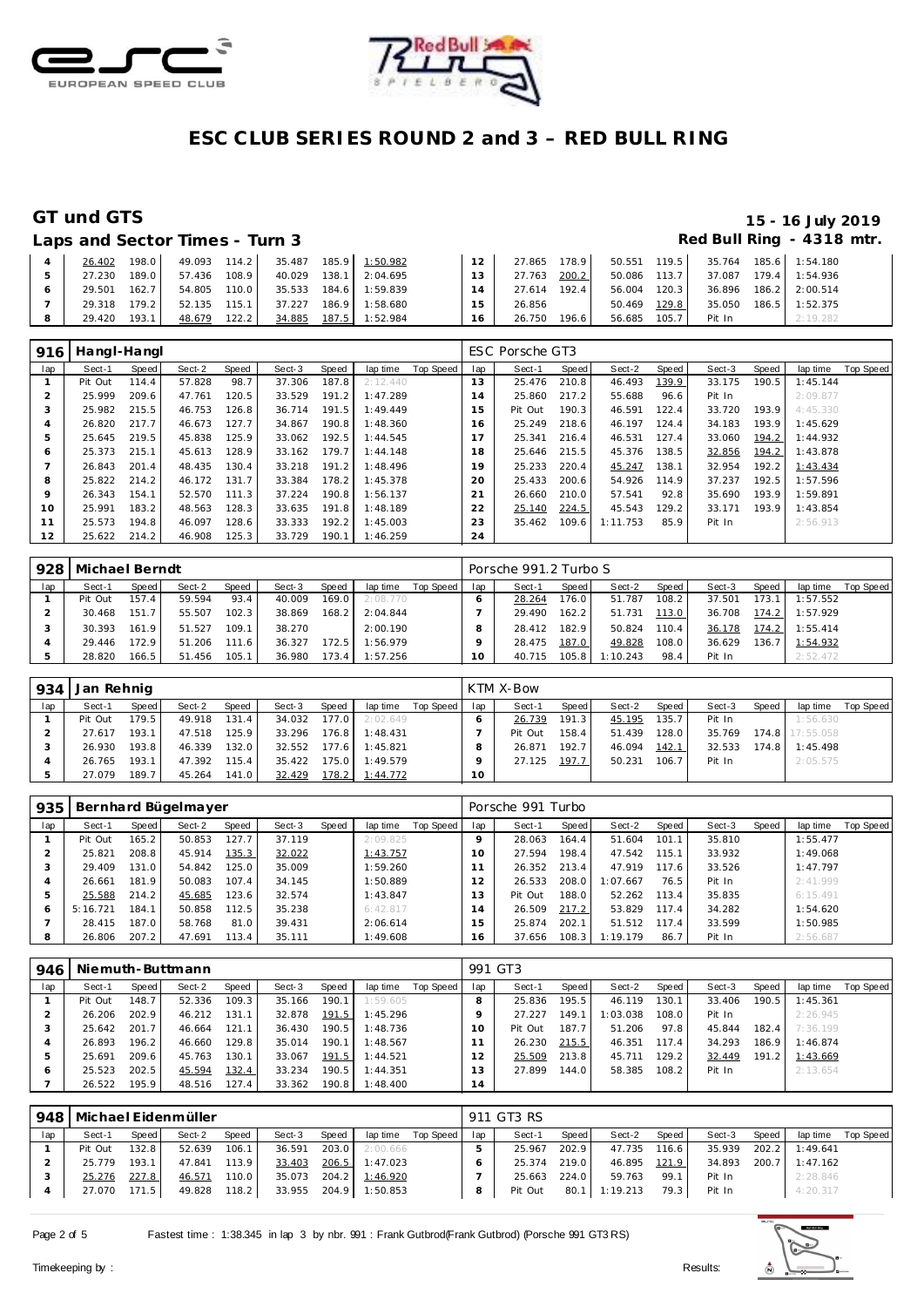



### **GT und GTS 15 - 16 July 2019** Laps and Sector Times - Turn 3 **Red Bull Ring - 4318 mtr. Red Bull Ring - 4318 mtr.**

| 955 | udger Hinsken. |       |        |       |        |       |          |           |                | ESC McLaren 540 s |       |        |       |        |       |          |           |
|-----|----------------|-------|--------|-------|--------|-------|----------|-----------|----------------|-------------------|-------|--------|-------|--------|-------|----------|-----------|
| lap | Sect-1         | Speed | Sect-2 | Speed | Sect-3 | Speed | lap time | Top Speed | lap            | Sect-1            | Speed | Sect-2 | Speed | Sect-3 | Speed | lap time | Top Speed |
|     | Pit Out        | 136.8 | 56.318 | 100.6 | 40.459 | 147.1 | 2:08.404 |           |                | 25.641            | 198.8 | 47.759 | 116.4 | 34.342 | 195.3 | 1:47.742 |           |
|     | 30.162         | 178.0 | 50.123 | 110.7 | 36.160 |       | 1:56.445 |           | $10^{-}$       | 26.077            | 186.0 | 47.356 | 117.6 | 34.419 | 198.2 | 1:47.852 |           |
|     | 27.296         | 185.4 | 52.318 | 100.2 | Pit In |       | 2:09.955 |           |                | 26.166            | 194.1 | 50.015 | 108.4 | Pit In |       | 2:09.132 |           |
| 4   | Pit Out        | 177.2 | 49.918 | 117.9 | 37.072 |       | 6:16.162 |           | $\overline{2}$ | Pit Out           | 178.9 | 48.691 | 118.7 | 34.559 |       | 7:55.162 |           |
|     | 26.016         | 193.4 | 48.738 | 118.2 | 35.920 |       | 1:50.674 |           | 3              | 25.508            | 198.4 | 47.710 | 118.2 | 33.737 |       | 1:46.955 |           |
| Ô   | 29.508         | 121.4 | 56.413 | 112.0 | 38.118 |       | 2:04.039 |           | 4              | 25.270            | 195.2 | 46.798 | 125.9 | 34.108 |       | 1:46.176 |           |
|     | 26.440         | 164.7 | 48.596 | 116.9 | 34.125 | 196.7 | 1:49.161 |           | 5              | 25.906            | 165.9 | 57.215 | 98.9  | Pit In |       | 2:16.115 |           |
| 8   | 25.786         | 193.8 | 48.322 | 118.2 | 34.600 |       | 1:48.708 |           | 16             |                   |       |        |       |        |       |          |           |

| 956          | Erich Hoch |       |         |       |        |       |          |           |     | Porsche GT3 991.2 |       |          |       |        |       |          |                  |
|--------------|------------|-------|---------|-------|--------|-------|----------|-----------|-----|-------------------|-------|----------|-------|--------|-------|----------|------------------|
| lap          | Sect-1     | Speed | Sect-2  | Speed | Sect-3 | Speed | lap time | Top Speed | lap | Sect-1            | Speed | Sect-2   | Speed | Sect-3 | Speed | lap time | <b>Top Speed</b> |
|              | Pit Out    | 81.1  | :05.015 | 95.7  | 44.963 | 143.8 | 2:33.189 |           | 11  | 25.711            | 220.8 | 46.324   | 124.4 | 33.879 | 188.2 | 1:45.914 |                  |
|              | 32.208     | 146.7 | 53.707  | 108.2 | 39.069 | 181.8 | 2:04.984 |           | 12  | 27.037            | 150.2 | 54.853   | 114.9 | Pit In |       | 2:11.993 |                  |
| చ            | 28.399     | 191.3 | 50.857  | 114.6 | 37.254 | 182.7 | 1:56.510 |           | l 3 | Pit Out           | 167.2 | 54.474   | 112.7 | 35.795 | 187.2 | 3:58.183 |                  |
|              | 25.669     | 223.6 | 46.670  | 125.9 | 33.605 | 189.5 | 1:45.944 |           | 14  | 25.656            | 222.6 | 48.675   | 120.8 | 34.850 | 185.2 | 1:49.181 |                  |
| 5            | 25.859     | 220.4 | 46.729  | 123.3 | 35.632 | 189.1 | 1:48.220 |           | 15  | 25.729            | 223.1 | 46.748   | 130.1 | 35.359 | 190.1 | 1:47.836 |                  |
| <sub>6</sub> | 29.045     | 120.3 | 57.893  | 104.0 | Pit In |       | 2:15.498 |           | 16  | 25.846            | 219.0 | 46.593   | 123.9 | 33.841 | 187.5 | 1:46.280 |                  |
|              | Pit Out    | 98.9  | 58.295  | 101.5 | 38.404 | 186.2 | 2:27.459 |           |     | 29.023            | 142.4 | 1:01.054 | 104.0 | 41.105 | 184.9 | 2:11.182 |                  |
| 8            | 25.479     | 223.1 | 46.311  | 114.2 | Pit In |       | 2:00.255 |           | 18  | 26.148            | 219.5 | 47.428   | 128.0 | 38.217 | 150.0 | 1:51.793 |                  |
| $\circ$      | Pit Out    | 205.6 | 49.438  | 97.3  | 35.338 | 187.2 | 2:19.449 |           | 19  | 40.659            | 97.1  | 1:17.702 | 86.7  | Pit In |       | 3:00.485 |                  |
| 10           | 25.644     | 225.0 | 48.286  | 117.1 | 35.749 | 188.5 | 1:49.679 |           | 20  |                   |       |          |       |        |       |          |                  |

|     | 959   Clemens Huck |        |          |       |        |       |          |           |     | 991 GT3 RS |       |          |       |          |       |                 |           |
|-----|--------------------|--------|----------|-------|--------|-------|----------|-----------|-----|------------|-------|----------|-------|----------|-------|-----------------|-----------|
| lap | Sect-1             | Speed  | Sect-2   | Speed | Sect-3 | Speed | lap time | Top Speed | lap | Sect-1     | Speed | Sect-2   | Speed | Sect-3   | Speed | lap time        | Top Speed |
|     | Pit Out            | 139.8. | 55.580   | 102.9 | 38.457 | 170.9 | 2:08.169 |           |     | 35.005     | 156.1 | 52.828   | 106.7 | 38.385   | 184.9 | 2:06.218        |           |
|     | 29.519             | 71.2   | 55.824   | 103.3 | 39.703 | 182.1 | 2:05.046 |           | 10  | 28.030     | 165.9 | 52.461   | 111.1 | 41.779   | 178.2 | 2:02.270        |           |
|     | 40.381             | 79.8   | :00.259  | 100.6 | 40.248 | 170.6 | 2:20.888 |           |     | 30.729     | 162.4 | 56.922   | 102.3 | Pit In   |       | 2:21.240        |           |
| 4   | 30.872             | 64.4   | 52.463   | 101.7 | 38.959 | 175.6 | 2:02.294 |           | 12  | Pit Out    | 151.0 | 1:03.010 | 98.7  | 38.149   |       | 181.8 12:08.298 |           |
| b.  | 28.363             | 182.6  | 52.687   | 107.8 | 38.128 | 143.0 | 1:59.178 |           | 13  | 28.191     | 165.9 | 1:03.120 | 99.4  | 38.572   | 182.7 | 2:09.883        |           |
| 6   | 42.707             | 91.3   | 54.310   | 116.1 | 36.794 | 184.6 | 2:13.811 |           | 14  | 27.994     | 190.0 | 54.217   | 101.1 | 37.857   | 182.1 | 2:00.068        |           |
|     | 31.794             | 96.8   | 1:13.351 | 76.8  | 45.098 | 182.1 | 2:30.243 |           | 15  | 37.313     | 88.3  | 1:15.714 | 61.2  | 1:00.949 | 143.6 | 2:53.976        |           |
| 8   | 27.393             | 75.1   | 51.951   | 101.3 | 37.742 | 183.4 | 1:57.086 |           | 16  |            |       |          |       |          |       |                 |           |

| 961 | Ralph Medele |         |        |       |        |       |          |           |     | Porsche 991 Turbo |       |        |       |        |       |          |           |
|-----|--------------|---------|--------|-------|--------|-------|----------|-----------|-----|-------------------|-------|--------|-------|--------|-------|----------|-----------|
| lap | Sect-1       | Speed I | Sect-2 | Speed | Sect-3 | Speed | lap time | Top Speed | lap | Sect-1            | Speed | Sect-2 | Speed | Sect-3 | Speed | lap time | Top Speed |
|     | Pit Out      | 145.9   | 55.427 | 106.3 | 38.278 | 191.8 | 2:06.810 |           |     | 26.448            | 194.5 | 51.120 | 98.7  | 37.165 | 194.2 | 1:54.733 |           |
|     | 30.964       | 113.8   | 59.259 | 103.3 | 38.014 | 194.9 | 2:08.237 |           |     | 27.468            | 182.9 | 52.657 | 88.8  | Pit In |       | 2:16.653 |           |
|     | 28.254       | 144.91  | 58.170 | 98.5  | 37.249 | 196.0 | 2:03.673 |           |     |                   |       |        |       |        |       |          |           |

|              | 962   Alexander Muacevic |       |        |       |        |       |          |           |     | Porsche 991 GT3 |                    |          |       |        |       |          |           |
|--------------|--------------------------|-------|--------|-------|--------|-------|----------|-----------|-----|-----------------|--------------------|----------|-------|--------|-------|----------|-----------|
| lap          | Sect-1                   | Speed | Sect-2 | Speed | Sect-3 | Speed | lap time | Top Speed | lap | Sect-1          | Speed              | Sect-2   | Speed | Sect-3 | Speed | lap time | Top Speed |
|              | Pit Out                  | 149.8 | 55.355 | 109.1 | 38.320 | 181.5 | 2:07.733 |           |     | 27.387          | 192.0              | 49.284   | 111.3 | Pit In |       | 2:24.185 |           |
|              | 29.731                   | 147.1 | 56.920 | 110.9 | 38.347 | 177.9 | 2:04.998 |           |     | Pit Out         | 189.0 <sub>1</sub> | 49.889   | 128.6 | 33.298 | 183.4 | 5:26.131 |           |
|              | 28.779                   | 150.0 | 55.084 | 109.5 | 37.932 | 179.1 | 2:01.795 |           |     | 26.243          | 197.3              | 47.028   | 136.4 | 33.333 | 182.4 | 1:46.604 |           |
|              | 28.739                   | 184.1 | 50.639 | 116.4 | 35.582 | 181.2 | 1:54.960 |           |     | 26.154          | 215.9              | 46.794   | 132.4 | 33.274 | 184.6 | 1:46.222 |           |
|              | 27.513                   | 172.3 | 52.274 | 106.9 | 36.054 | 183.1 | 1:55.841 |           |     | 26.274          | 211.7              | 50.813   | 121.9 | Pit In |       | 2:08.636 |           |
| <sub>0</sub> | 28.618                   | 181.6 | 50.359 | 117.1 | 35.161 | 182.4 | 1:54.138 |           | 3   | Pit Out         | 138.4              | 1:01.953 | 104.0 | Pit In |       | 3:20.790 |           |
|              | 28.141                   | 174.8 | 49.488 | 111.6 | 35.095 | 183.7 | 1:52.724 |           | 14  |                 |                    |          |       |        |       |          |           |

| 963 | Jan Rehnig |       |          |       |        |       |           |           | GT3 RS   |         |       |          |       |        |       |                  |           |
|-----|------------|-------|----------|-------|--------|-------|-----------|-----------|----------|---------|-------|----------|-------|--------|-------|------------------|-----------|
| lap | Sect-1     | Speed | Sect-2   | Speed | Sect-3 | Speed | lap time  | Top Speed | lap      | Sect-1  | Speed | Sect-2   | Speed | Sect-3 | Speed | lap time         | Top Speed |
|     | Pit Out    | 168.5 | 1:02.584 | 114.6 | 41.085 | 179.1 | 2:13.441  |           |          | 26.196  | 216.4 | 46.922   | 133.7 | 33.281 | 185.6 | 1:46.399         |           |
|     | 28.320     | 161.0 | 52.190   | 131.7 | 34.365 | 185.2 | 1:54.875  |           | $10^{-}$ | 26.012  | 218.6 | 48.617   | 117.1 | 33.560 | 187.2 | 1:48.189         |           |
| 3   | 26.677     | 207.2 | 51.685   | 120.0 | 34.911 | 183.4 | 1:53.273  |           |          | 25.569  | 221.7 | 46.131   | 143.2 | 33.032 | 187.5 | 1:44.732         |           |
|     | 26.525     | 219.5 | 46.321   | 130.4 | 32.949 | 187.2 | 1:45.795  |           |          | 26.606  | 220.4 | 46.901   | 133.3 | 33.672 | 186.2 | 1:47.179         |           |
| 5   | 41.707     | 137.9 | 49.561   | 125.0 | 34.545 | 186.5 | 2:05.813  |           | 13       | 25.901  | 219.9 | 46.494   | 141.7 | 32.623 | 186.2 | 1:45.018         |           |
| Ô   | 26.280     | 210.8 | 48.836   | 121.1 | 34.739 | 185.9 | 1:49.855  |           | 4        | 31.973  | 128.8 | 50.664   | 130.1 | Pit In |       | 2:10.210         |           |
|     | 26.126     | 218.1 | 48.486   | 123.9 | Pit In |       | 2:05.088  |           | 5        | Pit Out | 205.6 | 50.865   | 130.4 | 36.782 |       | $166.4$ 5:17.413 |           |
| 8   | Pit Out    | 205.6 | 48.045   | 123.9 | 33.812 | 184.6 | 11:52.681 |           | 16       | 38.620  | 96.5  | 1:15.358 | 93.1  | Pit In |       | 2:57.408         |           |

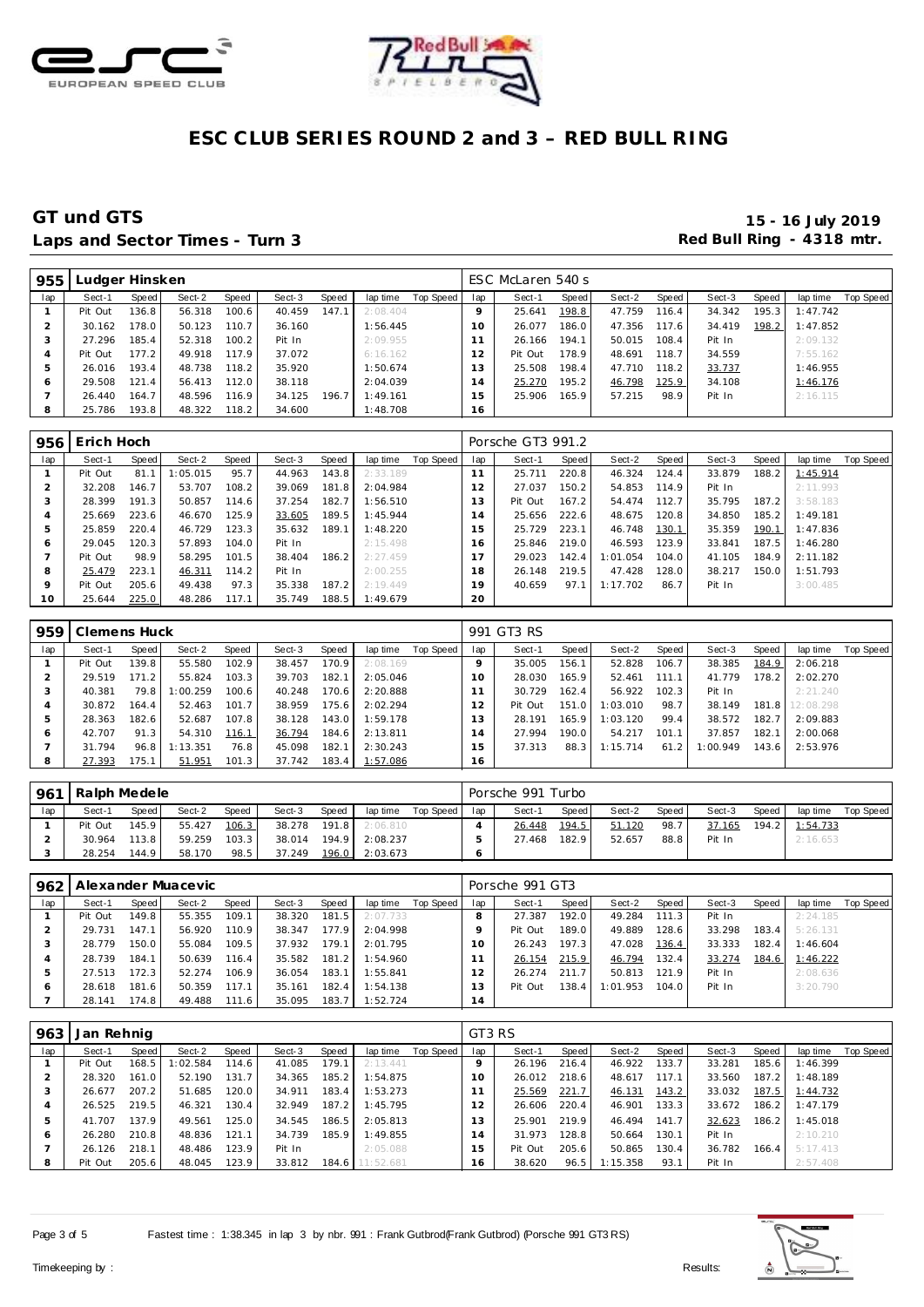



### Laps and Sector Times - Turn 3 **Red Bull Ring - 4318 mtr. Red Bull Ring - 4318 mtr.**

# **GT und GTS 15 - 16 July 2019**

| 965 | Stefan Rödler |       |        |       |        |       |           |           | GT <sub>3</sub> |         |       |          |         |        |       |          |           |
|-----|---------------|-------|--------|-------|--------|-------|-----------|-----------|-----------------|---------|-------|----------|---------|--------|-------|----------|-----------|
| lap | Sect-1        | Speed | Sect-2 | Speed | Sect-3 | Speed | lap time  | Top Speed | lap             | Sect-1  | Speed | Sect-2   | Speed I | Sect-3 | Speed | lap time | Top Speed |
|     | Pit Out       | 165.2 | 49.928 | 123.6 | 35.626 | 185.9 | 1:52.612  |           | 10              | 26.623  | 206.0 | 47.514   | 128.3   | Pit In |       | 1:57.308 |           |
|     | 26.567        | 202.1 | 48.049 | 122.7 | 34.922 | 185.2 | 1:49.538  |           |                 | Pit Out | 174.8 | 49.319   | 119.2   | 36.958 | 186.9 | 5:26.863 |           |
|     | 26.505        | 202.1 | 49.630 | 111.3 | 37.100 | 184.6 | 1:53.235  |           | 12              | 26.875  | 210.0 | 49.826   | 123.9   | 35.494 | 186.5 | 1:52.195 |           |
| 4   | 26.502        | 187.7 | 50.101 | 118.4 | 35.944 | 184.0 | 1:52.547  |           | 13              | 26.480  | 194.5 | 49.239   | 116.4   | 35.922 | 185.2 | 1:51.641 |           |
| 5   | 27.833        | 189.7 | 52.243 | 105.5 | 37.242 | 183.7 | 1:57.318  |           | 14              | 26.181  | 208.4 | 48.888   | 115.1   | 35.697 | 187.2 | 1:50.766 |           |
| 6   | 26.506        | 213.8 | 47.274 | 126.5 | 35.959 | 185.2 | I: 49.739 |           | 15              | 26.376  | 199.5 | 48.421   | 126.8   | 35.287 | 187.2 | 1:50.084 |           |
|     | 26.558        | 210.8 | 47.359 | 127.1 | 35.512 | 180.9 | 1:49.429  |           | 16              | 26.697  | 204.4 | 48.181   | 126.8   | 42.243 | 116.5 | 1:57.121 |           |
| 8   | 26.323        | 215.1 | 47.056 | 127.1 | 35.161 | 182.4 | 1:48.540  |           | 17              | 41.280  | 108.7 | 1:08.861 | 90.3    | Pit In |       | 2:45.948 |           |
| 9   | 26.206        | 215.9 | 48.121 | 123.3 | 35.839 | 182.7 | 1:50.166  |           | 18              |         |       |          |         |        |       |          |           |

| 967 | Martin Salzgeber |       |        |                    |        |       |          |           |     | Porsche 911 GT3-991 Serie 2 |       |              |       |        |       |          |           |
|-----|------------------|-------|--------|--------------------|--------|-------|----------|-----------|-----|-----------------------------|-------|--------------|-------|--------|-------|----------|-----------|
| lap | Sect-1           | Speed | Sect-2 | Speed              | Sect-3 | Speed | lap time | Top Speed | lap | Sect-1                      | Speed | Sect-2       | Speed | Sect-3 | Speed | lap time | Top Speed |
|     | Pit Out          | 144.9 | 57.472 | 114.9              | 35.064 |       | 2:10.725 |           |     | 26.035                      | 209.6 | 46.924       | 134.3 | 33.135 |       | 1:46.094 |           |
|     | 26.913           | 178.3 | 49.569 | 122.7              | 34.368 |       | 1:50.850 |           |     | 4:21.282                    | 182.6 | 52.112 115.4 |       | 35.031 |       | 5:48.425 |           |
|     | 26.234           | 201.7 | 47.146 | 125.6              | 36.060 |       | 1:49.440 |           |     | 26.144                      | 204.4 | 47.342       | 128.6 | 32.691 |       | 1:46.177 |           |
|     | 28.365           | 124.7 | 58.046 | 109.3 <sub>1</sub> | 37.454 |       | 2:03.865 |           |     | 25.974                      | 213.8 | 46.243       | 134.3 | 33.803 |       | 1:46.020 |           |
|     | 28.235           | 173.2 | 51.267 | 125.3              | 33.438 |       | 1:52.940 |           |     | 25.750                      | 208.4 | 46.351       | 130.4 | 33.509 |       | 1:45.610 |           |
|     | 26.124           | 207.2 | 47.335 | 126.8 <sub>1</sub> | 33.650 |       | 1:47.109 |           | 12  | 30.427                      | 130.8 | 1:07.083     | 100.2 | Pit In |       | 2:39.611 |           |

|     | 976 Nicolas Schlayer |       |        |       |        |         |          |           |     | Cayman GTS |       |                  |       |        |       |          |           |
|-----|----------------------|-------|--------|-------|--------|---------|----------|-----------|-----|------------|-------|------------------|-------|--------|-------|----------|-----------|
| lap | Sect-1               | Speed | Sect-2 | Speed | Sect-3 | Speed   | lap time | Top Speed | lap | Sect-1     | Speed | Sect-2           | Speed | Sect-3 | Speed | lap time | Top Speed |
|     | Pit Out              | 195.5 | 49.070 | 117.9 | 35.536 | 176.8   | 1:51.045 |           |     | 28.858     | 182.9 | 49.813           | 111.8 | 36.087 | 175.0 | 1:54.758 |           |
|     | 27.544               | 200.2 | 52.185 | 109.1 | 37.050 | $174.2$ | 1:56.779 |           |     | 27.619     | 199.5 | 50.772           | 117.6 | 36.979 | 166.2 | 1:55.370 |           |
|     | 27.881               | 201.0 | 50.168 | 107.6 | 37.501 | 153.6   | 1:55.550 |           |     | 28.523     |       | $182.3$ 7:47.557 | 70.8  | Pit In |       | 9:26.933 |           |

| . 977 | Manfred Seitz |       |         |       |        |       |          |           |     | Porsche Turbo |        |          |        |        |       |           |           |  |
|-------|---------------|-------|---------|-------|--------|-------|----------|-----------|-----|---------------|--------|----------|--------|--------|-------|-----------|-----------|--|
| lap   | Sect-1        | Speed | Sect-2  | Speed | Sect-3 | Speed | lap time | Top Speed | lap | Sect-1        | Speed  | Sect-2   | Speed  | Sect-3 | Speed | lap time  | Top Speed |  |
|       | Pit Out       | 154.9 | 53.601  | 104.2 | 35.996 |       | 2:05.115 |           |     | 30.441        | 99.4   | 1:11.358 | 110.9  | 44.149 |       | 2:25.948  |           |  |
|       | 28.230        | 172.6 | 50.618  | 107.8 | 39.049 |       | 1:57.897 |           |     | 27.279        | 193.1  | 49.001   | 118.9  | 35.384 |       | 1:51.664  |           |  |
|       | 51.698        | 84.7  | :04.674 | 103.4 | 40.930 |       | 2:37.302 |           |     | 4:44.550      | 164.9  | 55.178   | 90.6   | 38.717 |       | 6:18.445  |           |  |
|       | 30.144        | 141.9 | 53.757  | 111.6 | 37.609 |       | 2:01.510 |           |     | 10:44.100     | 141.3  | 1:00.954 | 109.3  | 38.038 |       | 12:23.092 |           |  |
|       | 29.611        | 172.9 | 52.802  | 105.9 | 39.470 |       | 2:01.883 |           |     | 31.383        | 163.9  | 57.783   | 110.41 | 36.982 |       | 2:06.148  |           |  |
|       | 38.900        | 87.4  | 55.554  | 112.0 | 37.036 |       | 2:11.490 |           | 12  | 27.687        | 176.3. | 55.047   | 109.3  | 36.943 |       | 1:59.677  |           |  |

| 979 |         | Hans Steiner |          |        |        |       |          |           |     |        | Porsche 991 GT3 RS |          |       |        |       |                  |           |  |  |  |
|-----|---------|--------------|----------|--------|--------|-------|----------|-----------|-----|--------|--------------------|----------|-------|--------|-------|------------------|-----------|--|--|--|
| lap | Sect-1  | Speed        | Sect-2   | Speed  | Sect-3 | Speed | lap time | Top Speed | lap | Sect-1 | Speed              | Sect-2   | Speed | Sect-3 | Speed | lap time         | Top Speed |  |  |  |
|     | Pit Out | 139.7        | 56.288   | 96.7   | 39.656 | 175.6 | 2:09.424 |           |     | 35.230 | 81.2               | 1:18.000 | 81.0  | 46.683 |       | $173.4$ 2:39.913 |           |  |  |  |
|     | 30.064  | 163.9        | 53.101   | 112.5  | 40.065 | 181.8 | 2:03.230 |           |     | 27.735 | 175.4              | 52.503   | 118.7 | 38.558 | 182.7 | 1:58.796         |           |  |  |  |
|     | 39.903  | 82.1         | 1:00.900 | 111.6  | 41.024 | 182.1 | 2:21.827 |           |     | 30.491 | 153.6              | 53.343   | 120.8 | 38.221 | 182.1 | 2:02.055         |           |  |  |  |
|     | 29.743  | 154.3        | 54.043   | 119.7  | 37.749 | 167.4 | 2:01.535 |           |     | 27.648 | 184.4              | 53.423   | 116.4 | 46.326 | 139.4 | 2:07.397         |           |  |  |  |
|     | 28.878  | 175.1        | 53.371   | 107.81 | 37.908 | 154.1 | 2:00.157 |           |     | 36.853 | 110.6              | 1:03.272 | 84.5  | Pit In |       | 2:38.883         |           |  |  |  |
|     | 37.093  | 121.9        | 51.040   | 123.6  | 37.501 | 177.0 | 2:05.634 |           | 12  |        |                    |          |       |        |       |                  |           |  |  |  |

| 985             | Jürgen Wehinger |       |        |       |        |       |          |           |     | Porsche Cayman GT4 |       |        |       |        |       |          |           |  |  |
|-----------------|-----------------|-------|--------|-------|--------|-------|----------|-----------|-----|--------------------|-------|--------|-------|--------|-------|----------|-----------|--|--|
| lap             | Sect-1          | Speed | Sect-2 | Speed | Sect-3 | Speed | lap time | Top Speed | lap | Sect-1             | Speed | Sect-2 | Speed | Sect-3 | Speed | lap time | Top Speed |  |  |
|                 | Pit Out         | 164.2 | 50.994 | 126.2 | 35.176 | 176.8 | 1:59.068 |           | 11  | 26.912             | 205.6 | 48.279 | 119.7 | 37.031 | 173.4 | 1:52.222 |           |  |  |
|                 | 27.758          | 201.4 | 48.324 | 123.0 | 34.974 |       | 1:51.056 |           | 12  | 27.649             | 195.5 | 48.771 | 119.5 | 36.645 | 170.9 | 1:53.065 |           |  |  |
| 3               | 27.152          | 198.8 | 48.457 | 122.4 | 34.655 | 175.9 | 1:50.264 |           | 13  | 28.818             | 172.1 | 52.251 | 123.0 | 34.877 | 176.8 | 1:55.946 |           |  |  |
| 4               | 27.199          | 190.0 | 52.065 | 130.1 | 36.845 | 173.4 | 1:56.109 |           | 14  | 26.953             | 204.4 | 47.998 | 121.3 | 34.478 |       | 1:49.429 |           |  |  |
| 5               | 28.637          | 202.9 | 48.630 | 125.3 | 34.783 | 175.9 | 1:52.050 |           | 15  | 27.109             | 204.8 | 48.260 | 127.1 | 34.273 | 176.8 | 1:49.642 |           |  |  |
| Ô               | 27.342          | 204.0 | 48.464 | 125.0 | 35.694 |       | 1:51.500 |           | 16  | 26.961             | 206.0 | 48.418 | 125.0 | 34.390 | 177.9 | 1:49.769 |           |  |  |
|                 | 27.365          | 203.7 | 48.234 | 121.9 | 34.742 |       | 1:50.341 |           | 17  | 27.645             | 203.3 | 47.896 | 125.9 | 34.430 | 177.6 | 1:49.971 |           |  |  |
| 8               | 26.929          | 203.7 | 48.446 | 120.3 | 34.506 |       | 1:49.881 |           | 18  | 27.118             | 190.0 | 49.676 | 110.7 | 35.719 | 175.9 | 1:52.513 |           |  |  |
| $\circ$         | 27.119          | 206.8 | 48.064 | 125.3 | 34.740 |       | 1:49.923 |           | 19  | 26.862             | 206.0 | 56.979 | 93.4  | Pit In |       | 2:23.447 |           |  |  |
| 10 <sup>°</sup> | 27.057          | 195.2 | 49.488 | 117.4 | 35.086 | 175.3 | 1:51.631 |           | 20  |                    |       |        |       |        |       |          |           |  |  |

| 989 | Michael Zeck |       |        |       |        |       |                         |           | 911 GT3 RS |              |       |              |       |        |       |                |           |  |
|-----|--------------|-------|--------|-------|--------|-------|-------------------------|-----------|------------|--------------|-------|--------------|-------|--------|-------|----------------|-----------|--|
| lap | Sect-1       | Speed | Sect-2 | Speed | Sect-3 | Speed | lap time                | Top Speed | lap        | Sect-1       | Speed | Sect-2       | Speed | Sect-3 | Speed | lap time       | Top Speed |  |
|     | Pit Out      | 155.8 | 50.911 | 108.4 | 36.433 | 183.7 | 1:58.674                |           |            | 26.101       | 215.9 | 47.038       | 116.9 | 33.944 | 191.8 | 1:47.083       |           |  |
|     | 26.313       | 215.5 | 47.376 | 112.3 |        |       | 33.786 189.1 1:47.475   |           |            | 26.956 214.6 |       | 46.837       | 118.2 | Pit In |       | 2:02.994       |           |  |
|     | 25.996       | 214.6 | 46.858 | 112.7 | 33.794 | 188.8 | 1:46.648                |           | 13         | Pit Out      | 188.3 | 46.837       | 124.7 | 33.329 |       | 188.8 3:08.917 |           |  |
|     | 27.480       | 188.0 | 48.918 | 116.1 |        |       | 34.161  189.1  1:50.559 |           | 14         | 26.248       | 212.9 | 46.509 116.9 |       | 33.673 |       | 189.8 1:46.430 |           |  |